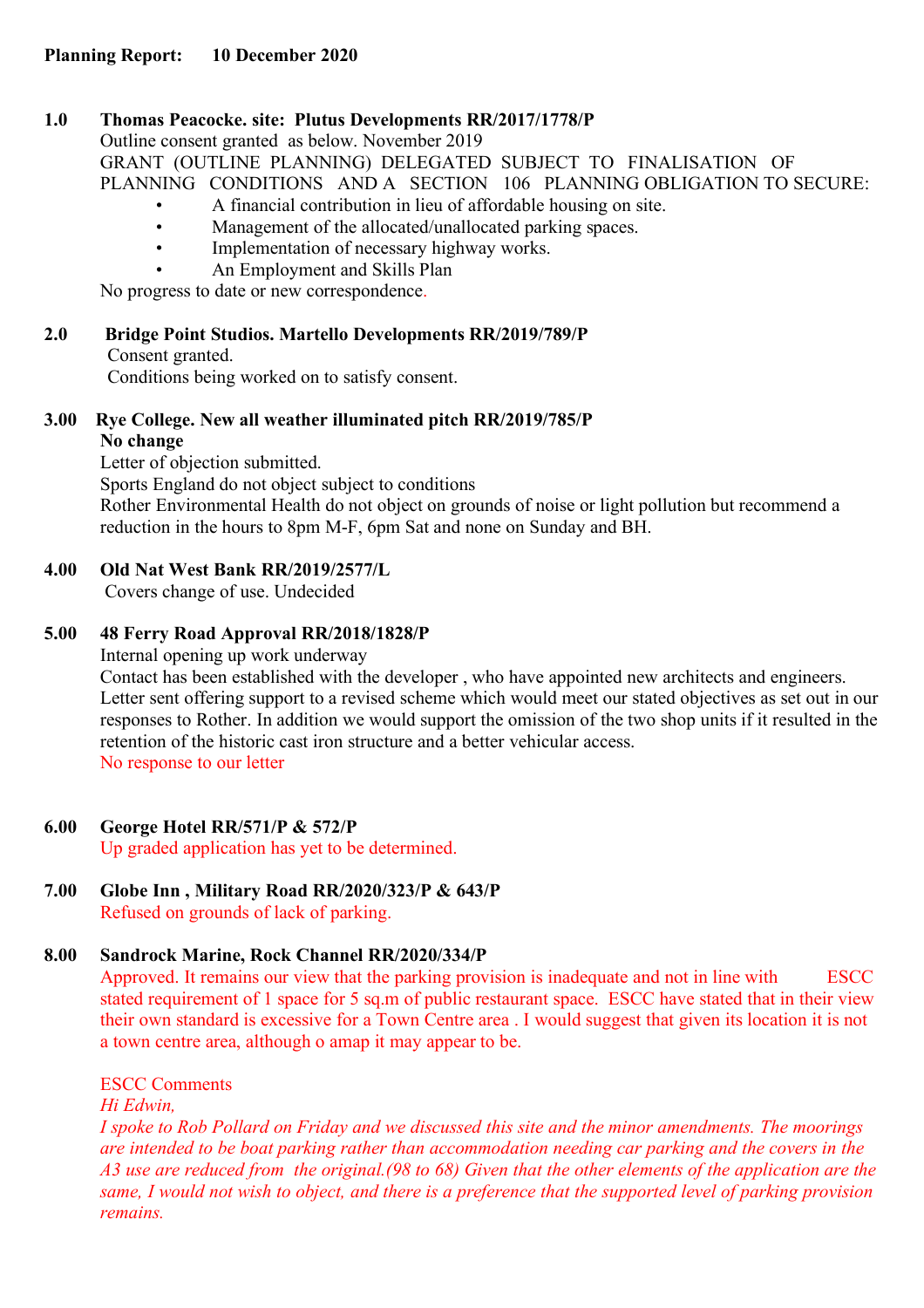What is not picked up is that the public area does not change and that they have just reduced the number of seats drawn on the plan. What is to stop whoever runs it in the past just putting in more tables . That is why the parking requirement is based on an area not the number of covers.

The requirement for staff parking is qualified by ESCC by the following statement' *If these spaces can be shared between the proposed uses, so that the A3 use spaces can be used by staff of the B1 use during the day for example, when offices are closed and restaurant/café busiest for example, there would be more efficient use of parking space.*

The only problem with this is the hours of opening for the restaurant are stated as 9.00-23.00 7 days a week, so spaces may not be available to share. The times of use of the other areas except for the offices (9-6 M-F) are stated as unkown.

Also although it is to be boat parking owners will need to access the site and therefore parking will be required and be available at all times, dependent on the tides.

The upshot is that we have consent for two restaurants this and that proposed at the Riverside as part of the Bridgepoint Studios. If you calculate the relevant areas both inside and out on the terraces you will see that against ESCC standards the parking is inadequate and is likely impose pressure on the surrounding area if both restaurants are successful.



|                 | Inside public space $132$ sq m 1 car space for 5 sq. m = 26 spaces |
|-----------------|--------------------------------------------------------------------|
| Outside terrace | $112$ sq.m $\phantom{1}$ car space for 5 sq. m = 22 spaces         |



# **Sandrock Marine**

| Inside public space |         | 90 sq m $\,$ 1 car space for 5 sq. m = 18 spaces |
|---------------------|---------|--------------------------------------------------|
| Outside terrace     | 80 sq.m | 1 car space for 5 sq. $m = 16$ spaces            |

Total car parking requirement based on ESCC requirement of I space per 5 sq.m and not allowing for staff, is for indoor public space 44 spaces and for outdoor space 38, in total 82 spaces. Currently allowed under planning consents 17 in total for visitors and staff.

Even if the lower standard of 1 space per 10 sq.m was applied these two restaurants would require 41 spaces plus staff parking. Which represents a still considerable shortfall.

#### **9.00 Land adjacent Globe Military RR/2020/493/P**

Resubmission of revised scheme following refusal. No objection subject to neighbours but would prefer simpler workshop approach rather than domestic. ESCC Highways did not object to previous scheme on grounds of access or loss of parking.